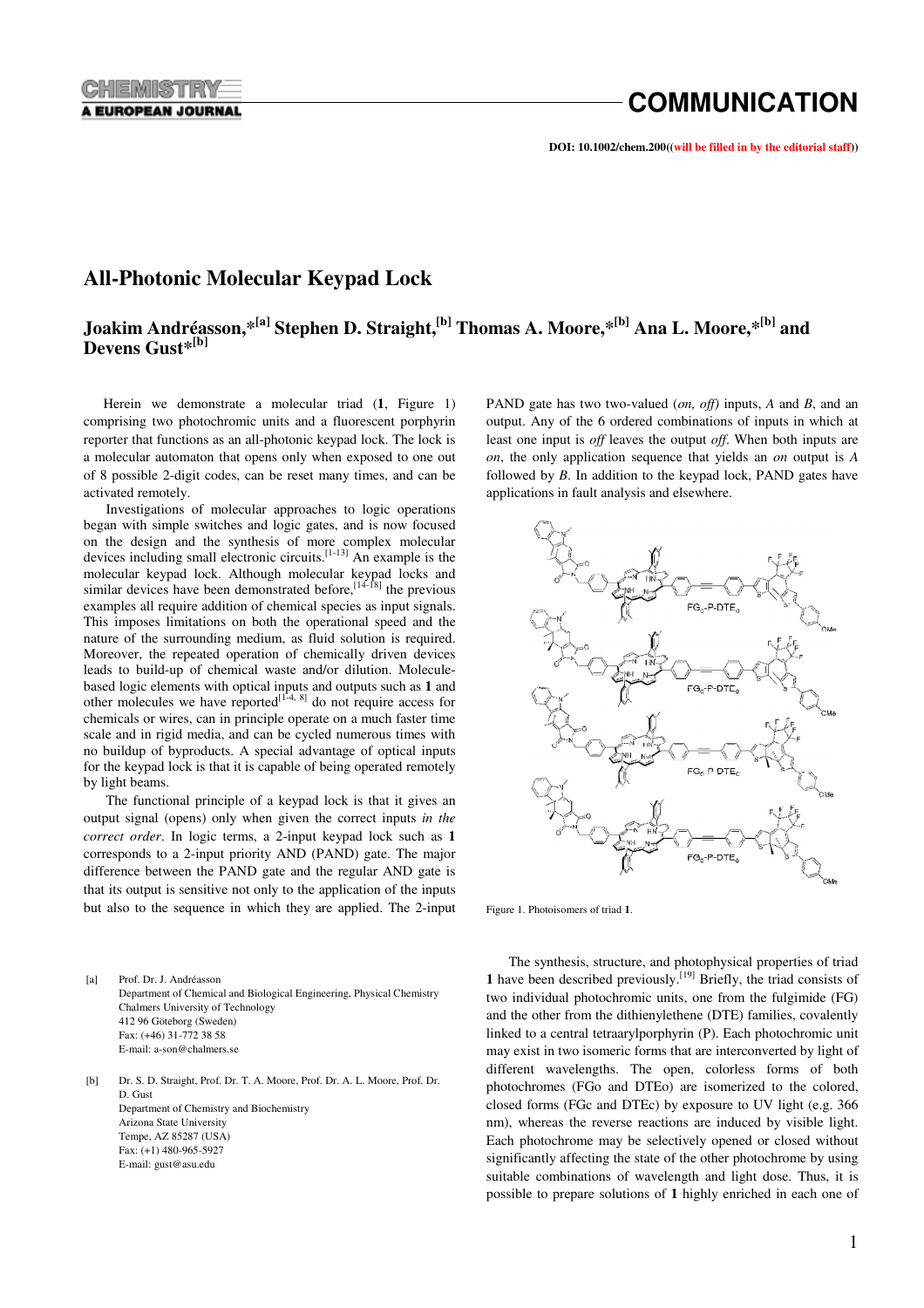the four possible isomeric forms. For the keypad function, only three of these isomers are required: FGo-P-DTEo, FGc-P-DTEo, and FGc-P-DTEc. The absorption spectra of solutions highly enriched in the three forms are shown in Figure 2, and the conditions used to obtain them appear in Scheme 1.

The two photochromes and the porphyrin of **1** interact photophysically. For example, when the molecule is excited at 470 nm, light is absorbed mainly by FGc, when present, as the extinction coefficients for the porphyrin and the other isomeric forms of the photochromes are very small at this wavelength. The first excited singlet state of FGc thus formed is strongly quenched due to efficient singlet-singlet energy transfer to the porphyrin.<sup>[19]</sup> The porphyrin excited state is fluorescent (Figure 3), but when DTE is present in the closed form, DTEc strongly quenches porphyrin emission by singlet-singlet energy transfer. Excitation of FGc is relayed to DTEc via the porphyrin intermediary. DTEo cannot quench the porphyrin excited state due to the lack of spectral overlap between the porphyrin emission and the absorption of DTEo. Hence, the prerequisites for strong porphyrin emission are that the FG photochrome must be in the closed form to absorb the 470 nm light and act as a sensitizer for the porphyrin, and also that the DTE photochrome must be in the open form to prevent quenching of the porphyrin emission: FGc-P-DTEo is the only form where the porphyrin reporter displays strong emission upon excitation of the triad at 470 nm. The relative porphyrin emission intensities in the different forms of the triad are shown in Figure 3.



Scheme 1. Interconversion pathways of triad **1** that are relevant for the performance of the keypad lock.



*B* is red light ( $\lambda > 580$  nm). The output is porphyrin emission excited at 470 nm and monitored at 650 nm. In the initial FGo-P-DTEo state, the triad does not absorb significantly at 470 nm, and the weak emission intensity shown in Figure 3 stems from direct excitation of the porphyrin unit. With a proper choice of threshold level (e.g. the horizontal line in Figure 3) the gate output is *off*. Exposing FGo-P-DTEo to red light for 15 min (input *B*) results in no isomerization because neither photochrome in the open form absorbs at this wavelength, and the gate output remains *off*. Exposing the sample to 366 nm UV light for 2 min (input A) isomerizes FGo-P-DTEo to FGc-P-DTEc. This form also displays only weak fluorescence and the gate output remains *off* (Figure 3). Thus, none of the 6 combinations of ordered inputs in which one input is *off* yields an *on* output.



Figure 3. Fluorescence emission spectra of triad **1** in 2-methyltetrahydrofuran upon excitation at 470 nm: FGo-P-DTEo  $(\_\_),$  FGc-P-DTEo  $(- - )$ , and FGc-P-DTEc (• • •). The horizontal line represents a threshold level for the readout process.



Figure 2. Absorption spectra of triad **1** in 2-methyltetrahydrofuran: FGo-P-DTEo  $(\_\_\_\)_$ , FGc-P-DTEo  $(- - -)$ , and FGc-P-DTEc  $(\cdot \cdot \cdot)$ 

The characteristics of triad **1** described above make it possible to realize the all-photonic molecular keypad lock. The function is based on the capacity of the triad to perform as a two-input PAND gate with reset capacity. Before application of inputs, the triad is initially set to the FGo-P-DTEo form using broadband green light (460 nm  $< \lambda$  < 590 nm). Input *A* is UV light at 366 nm, and input

Figure 4. a) Fluorescence emission intensities (arbitrary units) at 650 nm upon excitation at 470 nm following various input sequences (0, no input *on*; A, input *A on*, B, input *B on*). Prior to applying the inputs, **1** was reset to the FGo-P-DTEo form using broadband green light. Reversing the order of application in the first three columns yields identical results. b) Photocycling of **1**. Emission intensities at 650 nm (excitation at 470 nm) following sequential irradiation using broadband green light (reset, black bars), 366 nm UV light (input *A*, striped bars), and red light (input *B*, white bars). The small variations in height of each emission time-trace show the variation in signal amplitude during measurement for 5 s. The dashed lines in both Figures are thresholds used to distinguish an on output from an off output.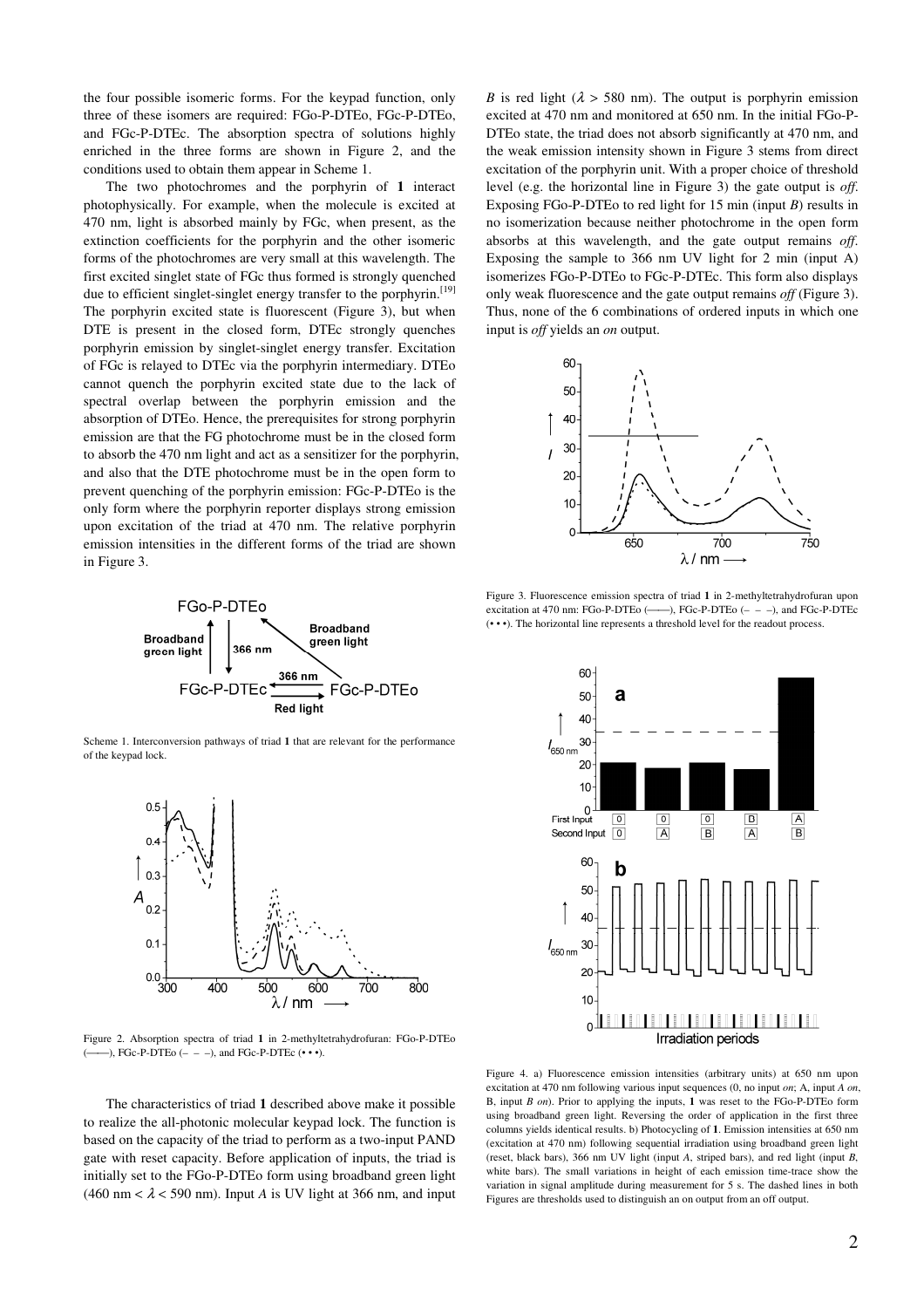Turning now to the situation when both inputs are turned on, exposure to *B* followed by exposure to *A* will convert the initial FGo-P-DTEo to FGc-P-DTEc, which displays only weak fluorescence, leaving the gate output *off*. Finally, exposing FGo-P-DTEo to input *A* will convert it to FGc-P-DTEc, and then applying input *B* to this isomer will generate FGc-P-DTEo, which is strongly fluorescent. The output is now *on*, the keypad lock has opened, and the conditions for a 2-input PAND gate have been satisfied.

Figure 4a shows the actual operation of the keypad lock. The porphyrin emission intensity at 650 nm upon exposure to the various 2-input sequences followed by readout using excitation at 470 nm is depicted. For the first three input combinations, reversing the order of application yields the identical result. With a proper choice of threshold level, the emission intensity is high enough to open the lock only upon the *A* followed by *B* input sequence.

This kepad lock opens only when one of eight possible input combinations is applied. The number of input combinations could be increased by including an additional input signal, input *C*, corresponding to the resetting of the triad to the initial FGo-P-DTEo form using broadband green light for 12 min. As is seen in Scheme 1, broadband green light will isomerize any form of the triad to FGo-P-DTEo. Using a 10-key keypad consisting of 8 reset keys (input *C*) together with inputs *A* and *B* would give a total of 100 possible 2-digit codes, only one of which would open the lock. Used in this way, any entry of a 2-digit code would be followed by a readout operation using 470 nm excitation and a reset operation with green light.

As noted above, the possibility of resetting the keypad lock with broadband green light makes it possible to use the lock numerous times without addition or removal of chemical species. For this to be useful, the photodecomposition of the triad must be low to enable repeated cycling through the various isomeric forms. Figure 4b shows that after 10 cycles of broadband green, 366 nm, and red light there are no signs of sample degradation. The associated signal noise is shown as the minute variation in height of each bar and is clearly too small to interfere with device operation.

In summary, we have shown proof-of-principle of a molecular all-photonic 2-input keypad lock with reset capacity. The lock is capable of distinguishing one 2-digit code out of 8 possible combinations. The lock is operated by five optical signals in the UV/vis region including fluorescence emission, which signals the opening of the lock. The lock can be used numerous times without any photodegradation affecting the performance.

#### **Experimental Section**

The synthesis and characterization of triad **1** have been reported.[19] Distilled 2 methyltetrahydrofuran was used as the solvent for spectroscopic measurements. The samples were degassed by six freeze-pump-thaw cycles to a final pressure of approximately 10-5 Torr. The absorption measurements were performed using a CARY 4000 UV-vis spectrometer. A SPEX Fluorolog τ2 was used for the emission measurements. The sample concentration was ~7.5 mM. The broadband green light and the red light were generated by a 1000-W Xe/Hg lamp running at 450 W. The light from the Xe/Hg lamp was filtered by two hot mirrors (each with  $A = 1.8$  at 900 nm) to reduce the IR intensity. A VG 9 glass filter (*A* > 1.5 between 460 and 590 nm) was used for the broadband green light, and a long-pass filter ( $\lambda$  > 580 nm) was used for the red light. The resulting light power densities were  $\sim$ 9 mWcm<sup>-2</sup> and  $\sim$ 50 mWcm-2 for the broadband green light and the red light, respectively. A UVP UV lamp (Model UVGL-25,  $\sim$ 2 mWcm<sup>-2</sup>) was used to provide the 366 nm UV light.

With the use of the broadband green light and the red light, only one-third of the sample volume was exposed to the light at any one time, whereas the whole sample volume was exposed to 366 nm light. The samples were continuously stirred during all irradiation processes.

#### **Acknowledgements**

This work was supported by the Swedish Research Council (VR), the European Research Council (ERC FP7/2007-2013 No. 203952) and the U.S. National Science Foundation (CHE-0352599).

### **Keywords:** photochromism • photochem. react. • porphyrins • chromophores

- [1] J. Andréasson, S. D. Straight, S. Bandyopadhyay, R. H. Mitchell, T. A. Moore, A. L. Moore and D. Gust, *J. Phys. Chem. C* **2007**, *111*, 14274-14278.
- [2] J. Andréasson, S. D. Straight, S. Bandyopadhyay, R. H. Mitchell, T. A. Moore, A. L. Moore and D. Gust, *Angew. Chem. Int. Ed.* **2007**, *46*, 958-961.
- [3] J. Andréasson, S. D. Straight, G. Kodis, C. D. Park, M. Hambourger, M. Gervaldo, B. Albinsson, T. A. Moore, A. L. Moore and D. Gust, *J. Am. Chem. Soc.* **2006**, *128*, 16259-16265.
- [4] J. Andréasson, S. D. Straight, T. A. Moore, A. L. Moore and D. Gust, *J. Am. Chem. Soc.* **2008**, *130*, 11122-11128.
- [5] V. Balzani, A. Credi and M. Venturi, *ChemPhysChem* **2003**, *4*, 49-59.
- [6] A. P. de Silva and N. D. McClenaghan, *Chem. Eur. J.* **2004**, *10*, 574-586.
- [7] B. M. Frezza, S. L. Cockroft and M. R. Ghadiri, *J. Am. Chem. Soc.* **2007**, *129*, 14875-14879.
- [8] D. Gust, T. A. Moore and A. L. Moore, *Chem. Comm.* **2006**, 1169-1178.
- [9] Y. Liu, W. Jiang, H. Y. Zhang and C. J. Li, *J. Phys. Chem. B* **2006**, *110*, 14231-14235.
- [10] T. Niazov, R. Baron, E. Katz, O. Lioubashevski and I. Willner, *Proc. Natl. Acad. Sci. USA* **2006**, *103*, 17160-17163.
- [11] E. Perez-Inestrosa, J. M. Montenegro, D. Collado and R. Suau, *Chem. Comm.*  **2008**, 1085-1087.
- [12] U. Pischel, *Angew. Chem. Int. Ed.* **2007**, *46*, 4026-4040.
- [13] F. M. Raymo, *Adv. Mater.* **2002**, *14*, 401-414.
- [14] Z. Q. Guo, W. H. Zhu, L. J. Shen and H. Tian, *Angew. Chem. Int. Ed.* **2007**, *46*, 5549-5553.
- [15] D. Margulies, C. E. Felder, G. Melman and A. Shanzer, *J. Am. Chem. Soc.*  **2007**, *129*, 347-354.
- [16] G. Strack, M. Ornatska, M. Pita and E. Katz, *J. Am. Chem. Soc.* **2008**, *130*, 4234-4235.
- [17] W. Sun, C. Zhou, C. H. Xu, C. J. Fang, C. Zhang, Z. X. Li and C. H. Yan, *Chemistry-A European Journal* **2008**, *14*, 6342-6351.
- [18] M. Suresh, A. Ghosh and A. Das, *Chem. Comm.* **2008**, 3906-3908.
- [19] S. D. Straight, P. A. Liddell, Y. Terazono, T. A. Moore, A. L. Moore and D. Gust, *Adv. Funct. Mater.* **2007**, *17*, 777-785.

Received: ((will be filled in by the editorial staff)) Revised: ((will be filled in by the editorial staff)) Published online: ((will be filled in by the editorial staff))